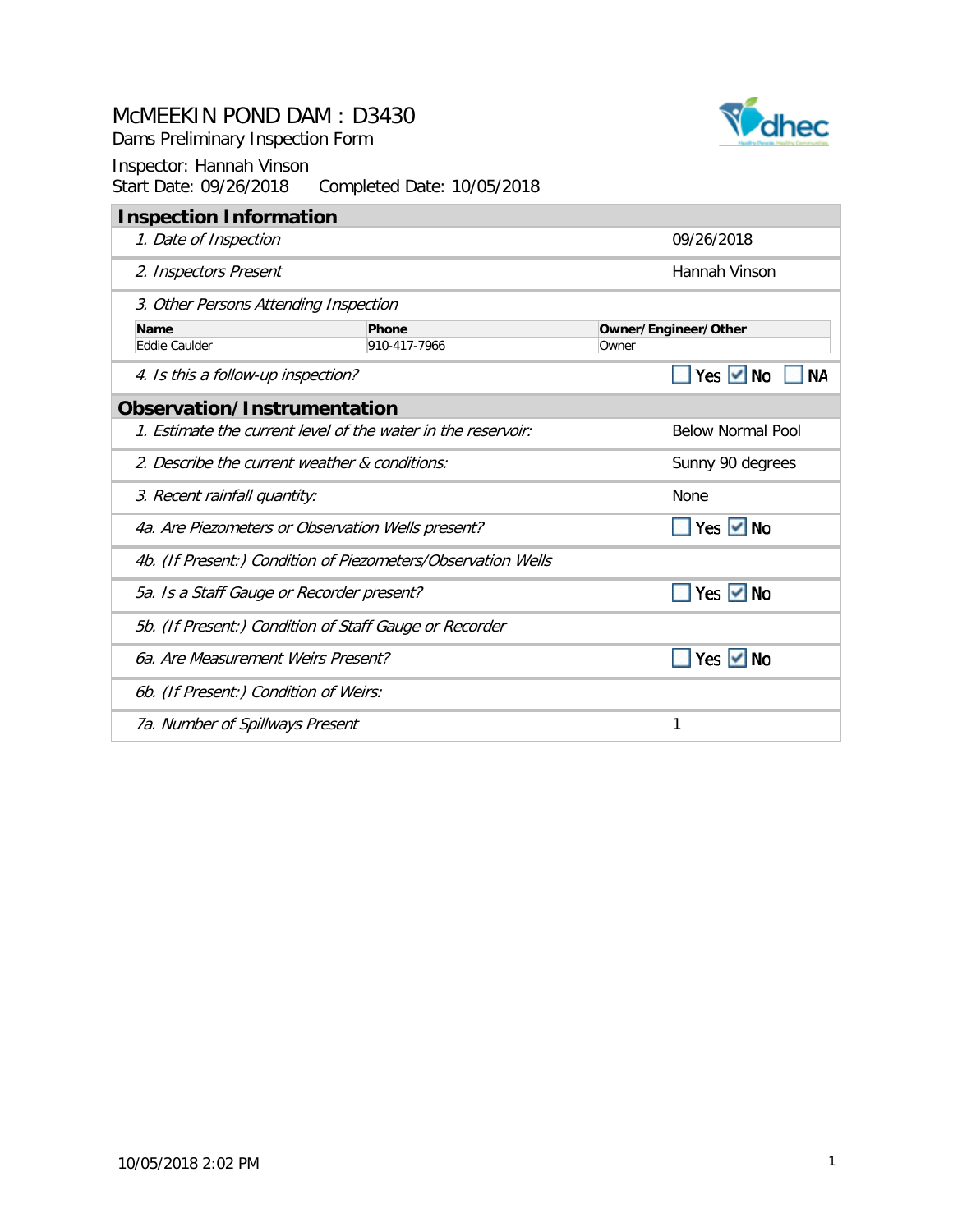Dams Preliminary Inspection Form

Inspector: Hannah Vinson<br>Start Date: 09/26/2018 Completed Date: 10/05/2018

### **Observation/Instrumentation**

7b. Type of Spillways Present



Weir (Ogee, Labyrinth, etc)

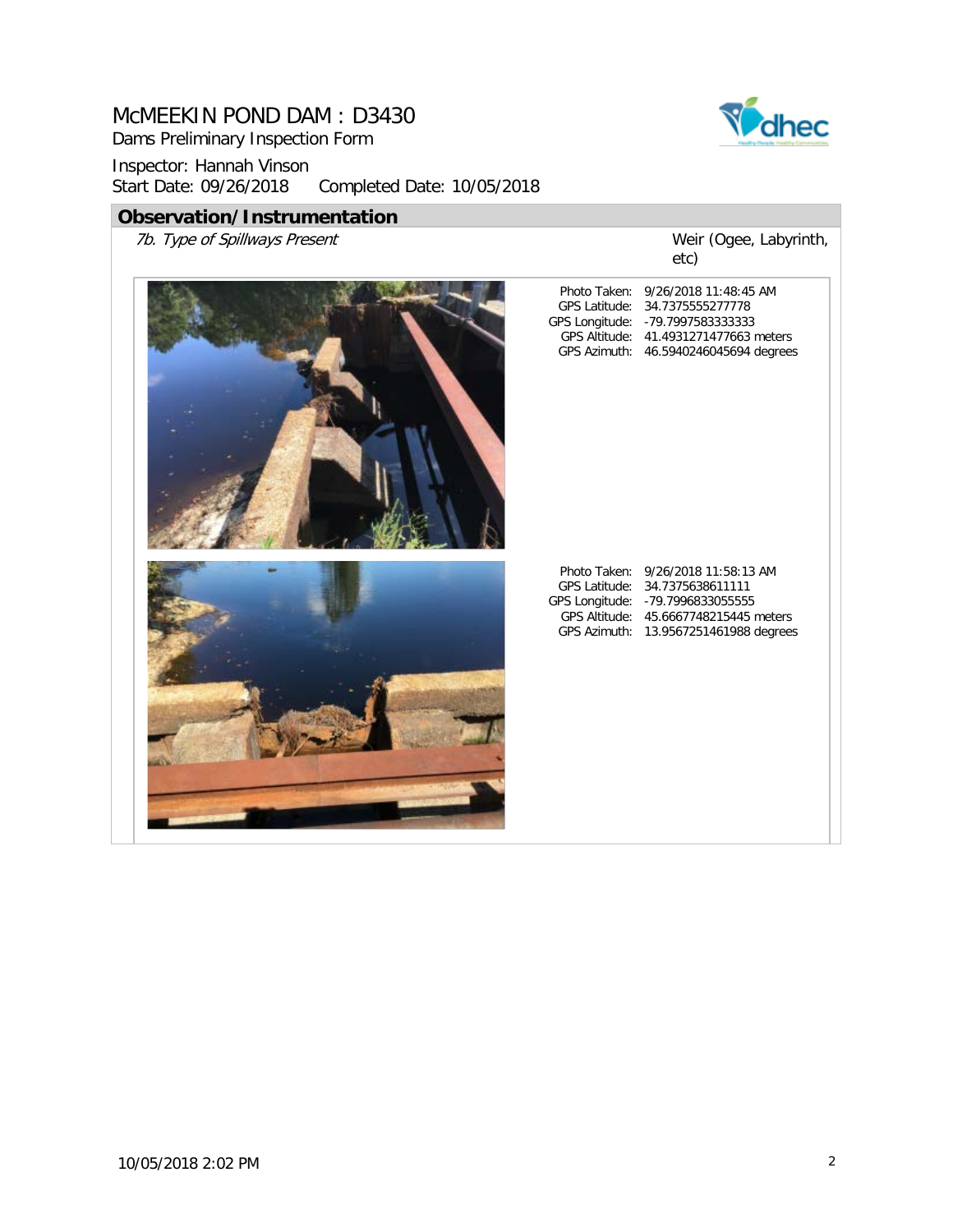Dams Preliminary Inspection Form



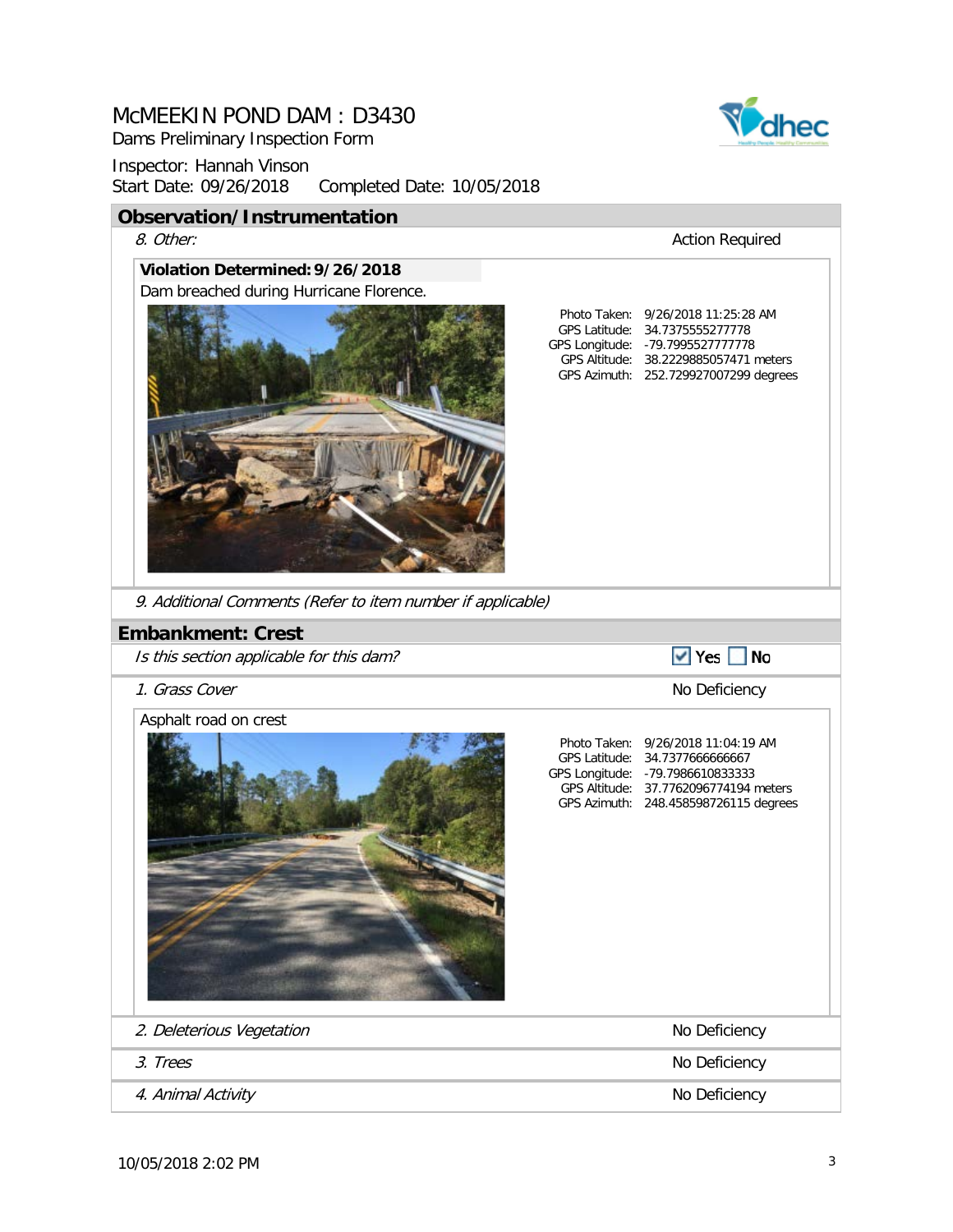Dams Preliminary Inspection Form



| <b>Embankment: Crest</b>                                               |                                                                                                                                                                                                          |  |  |
|------------------------------------------------------------------------|----------------------------------------------------------------------------------------------------------------------------------------------------------------------------------------------------------|--|--|
| 5. Surface Cracking                                                    | <b>Action Required</b>                                                                                                                                                                                   |  |  |
| 6. Horizontal Alignment                                                | No Deficiency, Action<br>Required                                                                                                                                                                        |  |  |
| 7. Settlement                                                          | <b>Action Required</b>                                                                                                                                                                                   |  |  |
| 8. Sinkhole                                                            | <b>Action Required</b>                                                                                                                                                                                   |  |  |
| 9. Erosion                                                             | <b>Action Required</b>                                                                                                                                                                                   |  |  |
| Erosion over 4' deep. Caused by overtopping during Hurricane Florence. | Photo Taken:<br>9/26/2018 11:06:30 AM<br><b>GPS Latitude:</b><br>34.7376638611111<br>GPS Longitude: - 79.7988666388889<br>GPS Altitude: 37.0837988826816 meters<br>GPS Azimuth: 340.368055555556 degrees |  |  |
|                                                                        | Photo Taken: 9/26/2018 11:17:23 AM<br>GPS Latitude:<br>34.7376666666667<br>GPS Longitude: - 79.7989666666667<br>GPS Altitude: 34.5409482758621 meters<br>GPS Azimuth: 252.930205949657 degrees           |  |  |
| 10a. Are Alterations/Repairs Present?                                  | Yes $\vee$ No                                                                                                                                                                                            |  |  |
| 10b. (If Present:) Alterations/Repairs Condition                       |                                                                                                                                                                                                          |  |  |
| 11. Other:                                                             | <b>Action Required</b>                                                                                                                                                                                   |  |  |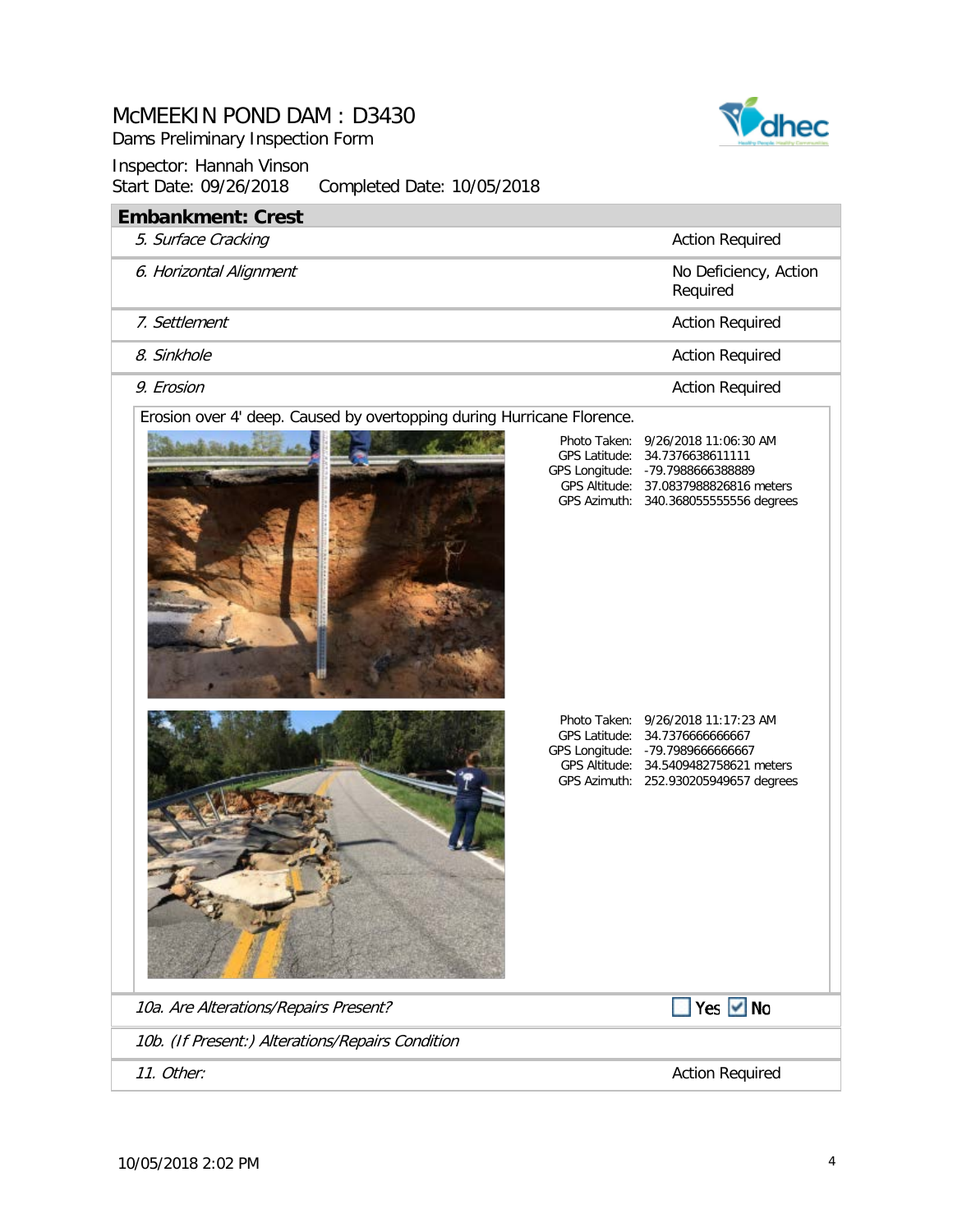Dams Preliminary Inspection Form

#### Inspector: Hannah Vinson Start Date: 09/26/2018 Completed Date: 10/05/2018

# **Embankment: Crest**

12. Embankment: Crest Condition

Needs Permitted Repair(s)

 $\blacksquare$  Yes  $\blacksquare$  No

 $\blacksquare$  Yes  $\blacksquare$  No

 $\blacktriangleright$  Yes  $\blacksquare$  No

#### **DAMMAINTREP Violation Determined:10/5/2018**

13. Additional Comments (Refer to item number if applicable)

#### **Concrete/Masonry Dams: Crest**

Is this section applicable for this dam?

- 1. Surface Conditions
- 2. Horizontal Alignment
- 3. Vertical Alignment
- 4. Condition of Joints
- 5. Unusual Movement
- 6a. Are Alterations/Repairs Present?
- 6b. (If Present:) Alterations/Repairs Condition
- 7. Other:
- 8. Concrete/Masonry Dam Crest Condition
- 9. Additional Comments (Refer to item number if applicable)

### **Embankment: Upstream Slope**

Is this section applicable for this dam?

1. Grass Cover **Action Required** 

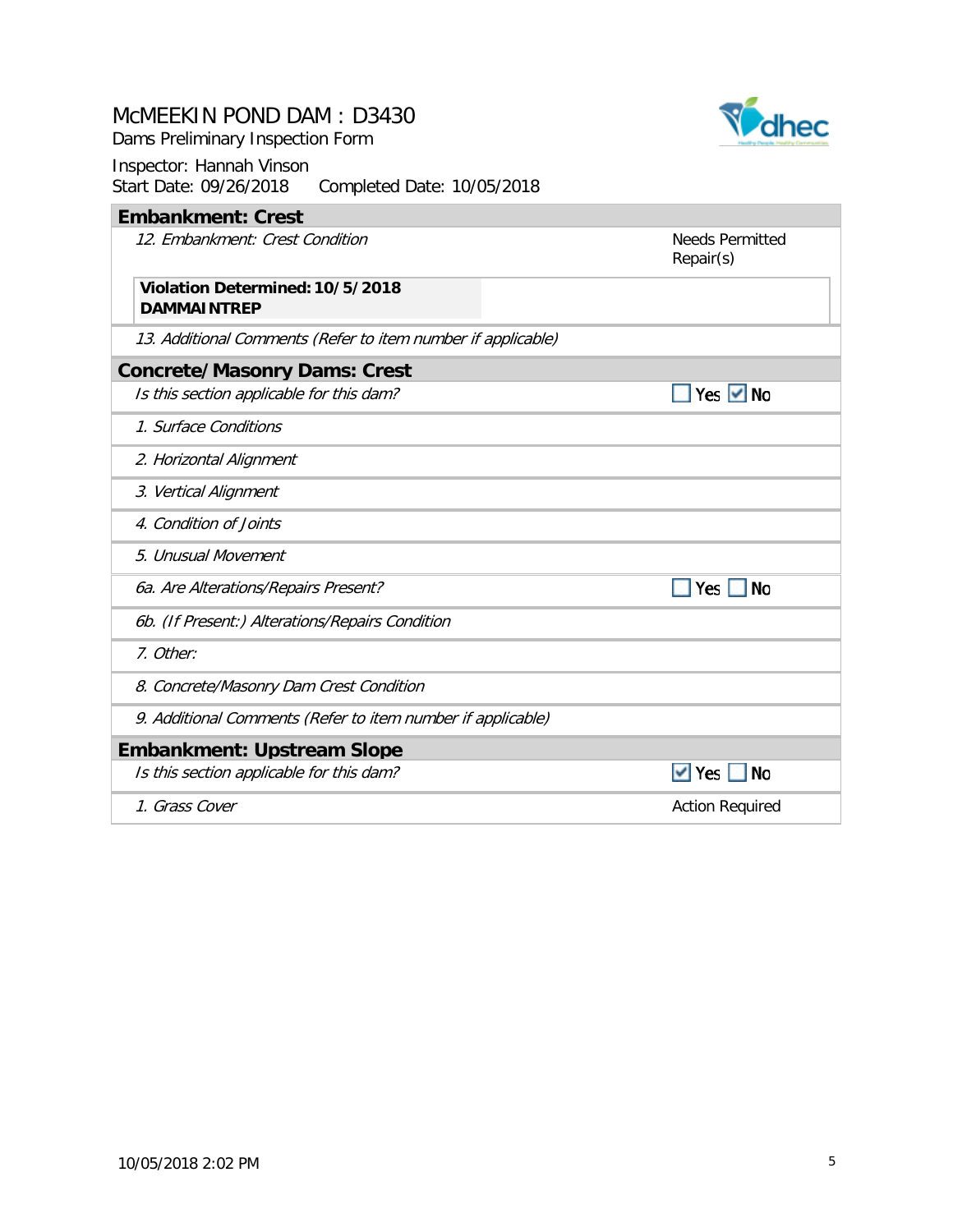Dams Preliminary Inspection Form

Inspector: Hannah Vinson<br>Start Date: 09/26/2018 Completed Date: 10/05/2018

### **Embankment: Upstream Slope**

2. Deleterious Vegetation 2. Deleterious Vegetation

# Small bushes and tall grass (laid down due to overtopping)



GPS Latitude: 34.7377694444444 GPS Longitude: GPS Altitude: Photo Taken: 9/26/2018 11:13:48 AM -79.7988888611111 38.2478873239437 meters

245.433656957929 degrees

GPS Azimuth:

| 3. Trees                                                     | No Deficiency                                                              |
|--------------------------------------------------------------|----------------------------------------------------------------------------|
| 4. Animal Activity                                           | No Deficiency                                                              |
| 5. Surface Cracking                                          | No Deficiency                                                              |
| 6. Subsidence, Sinkhole                                      | No Deficiency                                                              |
| 7. Slide, Slough, Scarp                                      | No Deficiency                                                              |
| 8. Groins                                                    | No Deficiency                                                              |
| 9. Erosion                                                   | <b>Action Required</b>                                                     |
| 10a. Slope Protection/Armoring Present?                      | Yes $\vee$ No                                                              |
| 10b. (If Present:) Slope Protection/Armoring                 |                                                                            |
| 11a. Alterations/Repairs Present?                            | Yes $\vee$ No                                                              |
| 11b. (If Present:) Alterations/Repairs Condition             |                                                                            |
| 12. Other:                                                   | <b>Action Required</b>                                                     |
| 13. Embankment: Upstream Slope Condition                     | Needs Maintenance,<br><b>Condition Prevented</b><br><b>Full Inspection</b> |
| Violation Determined: 10/5/2018<br><b>DAMMAINTREP</b>        |                                                                            |
| 14. Additional Comments (Refer to item number if applicable) |                                                                            |

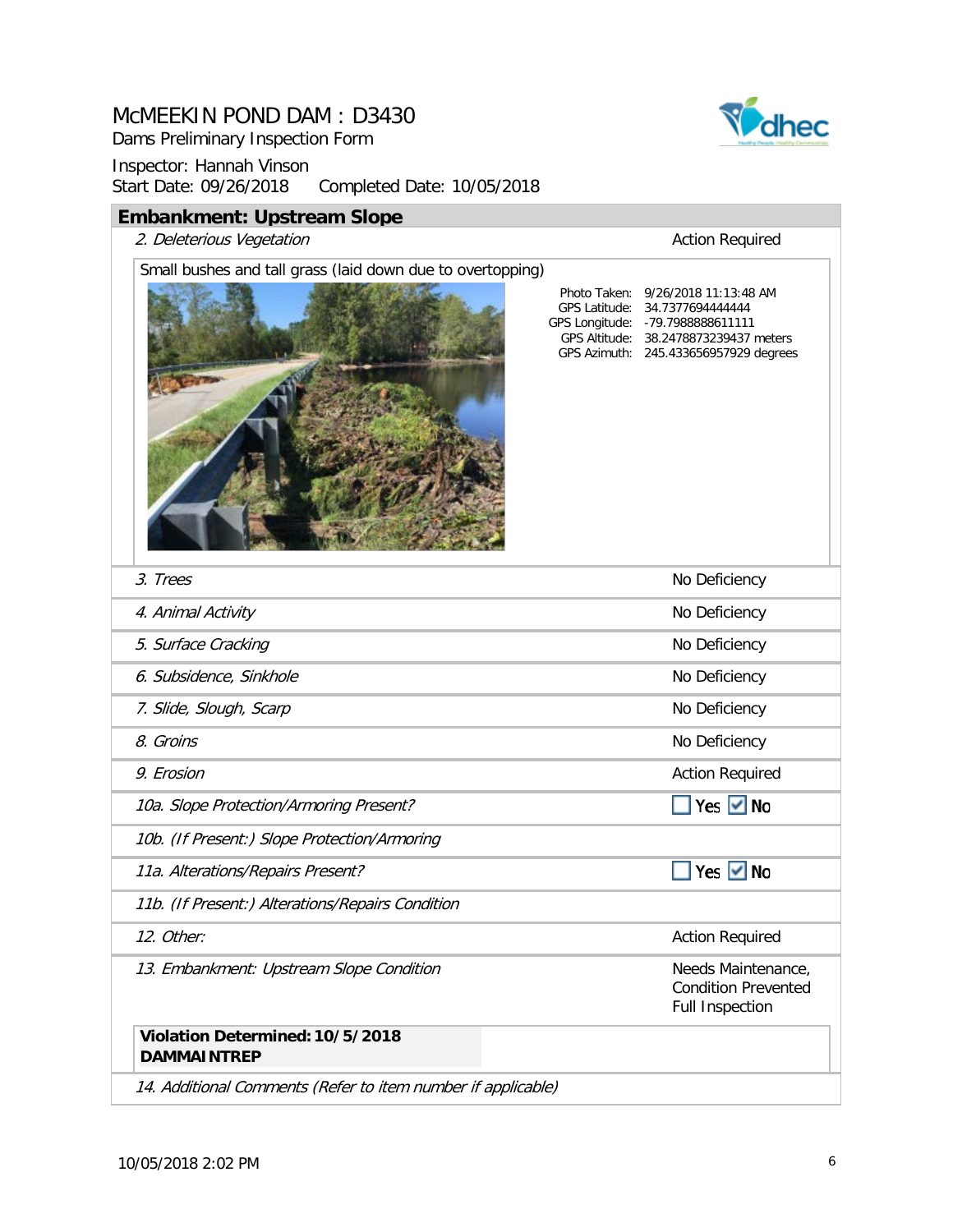Dams Preliminary Inspection Form



| <b>Concrete/Masonry Dams: Upstream Face</b>                 |                                                                                                                                                                                             |
|-------------------------------------------------------------|---------------------------------------------------------------------------------------------------------------------------------------------------------------------------------------------|
| Is this section applicable for this dam?                    | Yes $\vee$ No                                                                                                                                                                               |
| 1. Surface Conditions                                       |                                                                                                                                                                                             |
| 2. Condition of Joints                                      |                                                                                                                                                                                             |
| 3. Unusual Movement                                         |                                                                                                                                                                                             |
| 4. Abutments                                                |                                                                                                                                                                                             |
| 5a. Alterations/Repairs Present?                            | $\blacksquare$ No<br>$ $ Yes $ $                                                                                                                                                            |
| 5b. (If Present:) Alterations/Repairs Condition             |                                                                                                                                                                                             |
| 6. Other:                                                   |                                                                                                                                                                                             |
| 7. Concrete/Masonry Dams: Upstream Face Condition           |                                                                                                                                                                                             |
| 8. Additional Comments (Refer to item number if applicable) |                                                                                                                                                                                             |
| <b>Embankment: Downstream Slope</b>                         |                                                                                                                                                                                             |
| Is this section applicable for this dam?                    | $\triangledown$ Yes $\blacksquare$ No                                                                                                                                                       |
| 1. Grass Cover                                              | <b>Action Required</b>                                                                                                                                                                      |
|                                                             | Photo Taken: 9/26/2018 11:05:04 AM<br>GPS Latitude: 34.7376638611111<br>GPS Longitude: - 79.7988055555556<br>GPS Altitude: 37.7702265372168 meters<br>GPS Azimuth: 255.016393442623 degrees |
| 2. Deleterious Vegetation                                   | Monitor                                                                                                                                                                                     |
| 3. Trees                                                    | No Deficiency                                                                                                                                                                               |
| 4. Animal Activity                                          | No Deficiency                                                                                                                                                                               |
| 5. Surface Cracking                                         | <b>Action Required</b>                                                                                                                                                                      |
| 6. Subsidence, Sinkhole                                     | <b>Action Required</b>                                                                                                                                                                      |
| 7. Slide, Slough, Scarp                                     | <b>Action Required</b>                                                                                                                                                                      |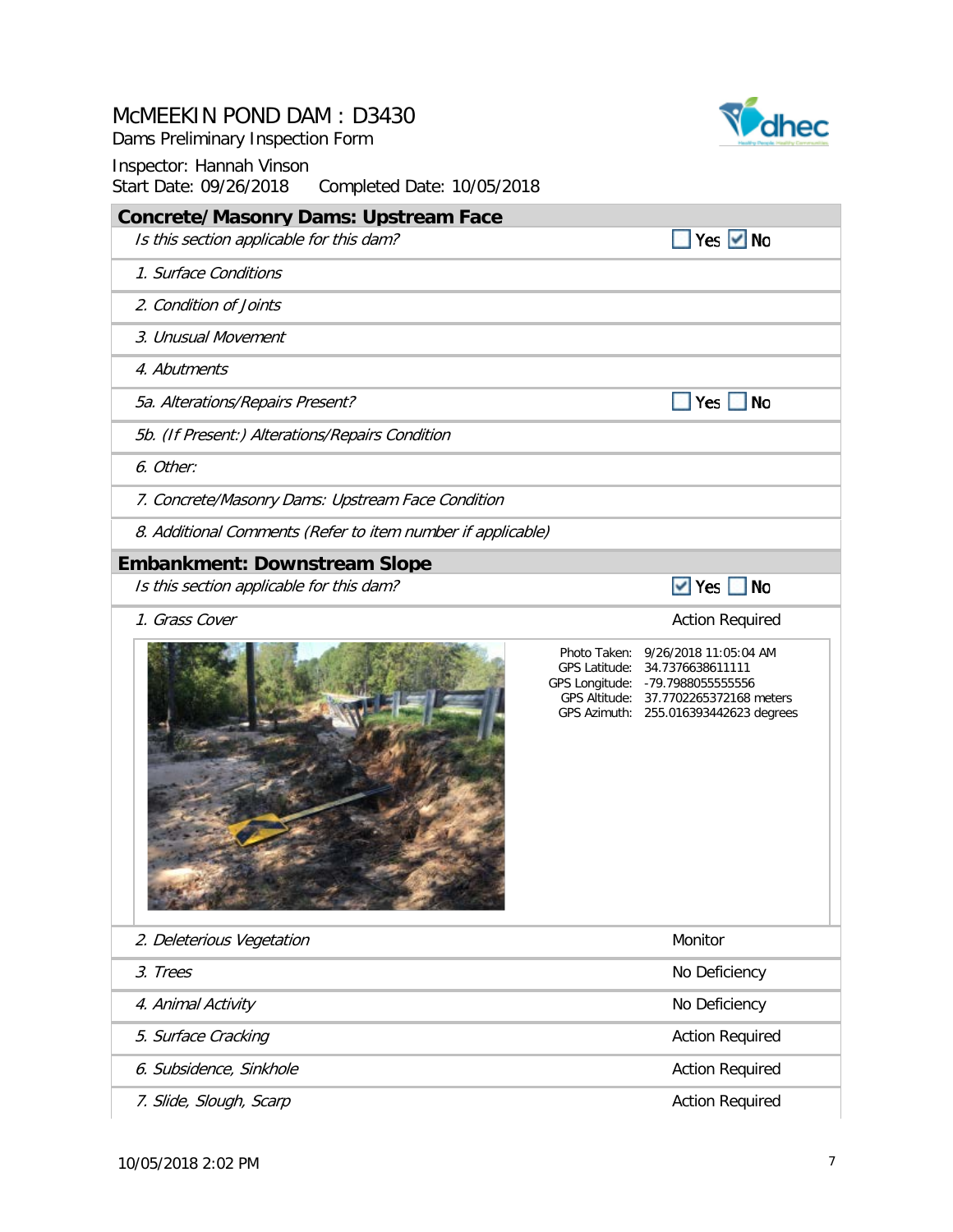Dams Preliminary Inspection Form



| <b>Embankment: Downstream Slope</b>                             |                                                                                                                                                                                             |
|-----------------------------------------------------------------|---------------------------------------------------------------------------------------------------------------------------------------------------------------------------------------------|
| 8. Groins                                                       | No Deficiency                                                                                                                                                                               |
| 9. Erosion                                                      | <b>Action Required</b>                                                                                                                                                                      |
|                                                                 | Photo Taken: 9/26/2018 11:05:23 AM<br>GPS Latitude: 34.7376555277778<br>GPS Longitude: - 79.7987888888889<br>GPS Altitude: 38.5911214953271 meters<br>GPS Azimuth: 239.971264367816 degrees |
| 10a. Slope Protection/Armoring Present?                         | Yes Ø No                                                                                                                                                                                    |
| 10b. (If Present:) Slope Protection Condition                   |                                                                                                                                                                                             |
| 11. Wet Areas                                                   | No Deficiency                                                                                                                                                                               |
| Probable swampy area below dam. Condition prevented inspection. |                                                                                                                                                                                             |
| 12a. Seepage                                                    | Yes <u>V</u> No                                                                                                                                                                             |
| 12b. (If Present): Seepage Flow                                 |                                                                                                                                                                                             |
| 13a. Drainage System Present?                                   | Yes ØNo                                                                                                                                                                                     |
| 13b. (If Present:) Drainage System Condition                    |                                                                                                                                                                                             |
| 14a. Alterations/Repairs Present?                               | Yes $\vee$ No                                                                                                                                                                               |
| 14b. (If Present:) Alterations/Repairs Condition                |                                                                                                                                                                                             |
| 15. Other:                                                      | <b>Action Required</b>                                                                                                                                                                      |
| 16. Embankment: Downstream Slope Condition                      | <b>Needs Permitted</b><br>Repair(s), Condition<br><b>Prevented Full</b><br>Inspection                                                                                                       |
| Violation Determined: 10/5/2018<br><b>DAMMAINTREP</b>           |                                                                                                                                                                                             |
| 17. Additional Comments (Refer to item number if applicable)    |                                                                                                                                                                                             |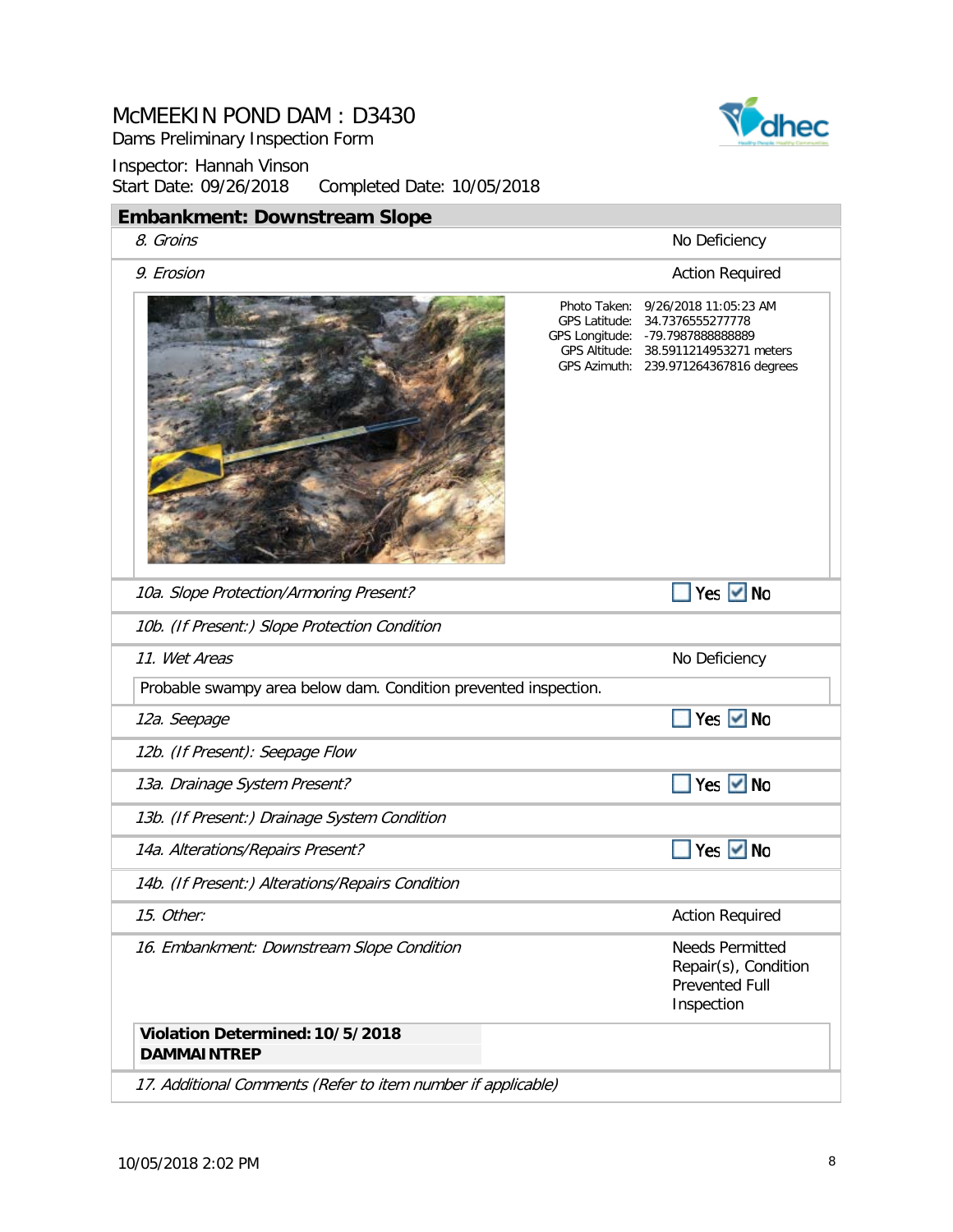Dams Preliminary Inspection Form



| <b>Concrete/Masonry Dams: Downstream Face</b>                             |                                                                                                                                                                                             |
|---------------------------------------------------------------------------|---------------------------------------------------------------------------------------------------------------------------------------------------------------------------------------------|
| Is this section applicable for this dam?                                  | Yes $\vee$ No                                                                                                                                                                               |
| 1. Surface Conditions                                                     |                                                                                                                                                                                             |
| 2. Condition of Joints                                                    |                                                                                                                                                                                             |
| 3. Unusual Movement                                                       |                                                                                                                                                                                             |
| 4. Drains                                                                 |                                                                                                                                                                                             |
| 5. Leakage                                                                |                                                                                                                                                                                             |
| 6. Abutments                                                              |                                                                                                                                                                                             |
| 7a. Alterations/Repairs Present?                                          | $Yes \tN$                                                                                                                                                                                   |
| 7b. (If Present:) Alterations/Repairs Condition                           |                                                                                                                                                                                             |
| 8. Other:                                                                 |                                                                                                                                                                                             |
| 9. Concrete/Masonry Dam: Downstream Face Condition                        |                                                                                                                                                                                             |
| 10. Additional Comments (Refer to item number if applicable)              |                                                                                                                                                                                             |
| <b>Downstream Area</b>                                                    |                                                                                                                                                                                             |
| Is this section applicable for this dam?                                  | $\vee$ Yes $\Box$ No                                                                                                                                                                        |
| Is Downstream Area clear?                                                 | ■ Yes Ø No                                                                                                                                                                                  |
| Downstream area contains trees and swamp. Condition prevented inspection. | Photo Taken: 9/26/2018 11:05:04 AM<br>GPS Latitude: 34.7376638611111<br>GPS Longitude: - 79.7988055555556<br>GPS Altitude: 37.7702265372168 meters<br>GPS Azimuth: 255.016393442623 degrees |
|                                                                           |                                                                                                                                                                                             |
| 1. Trees                                                                  | <b>Action Required</b>                                                                                                                                                                      |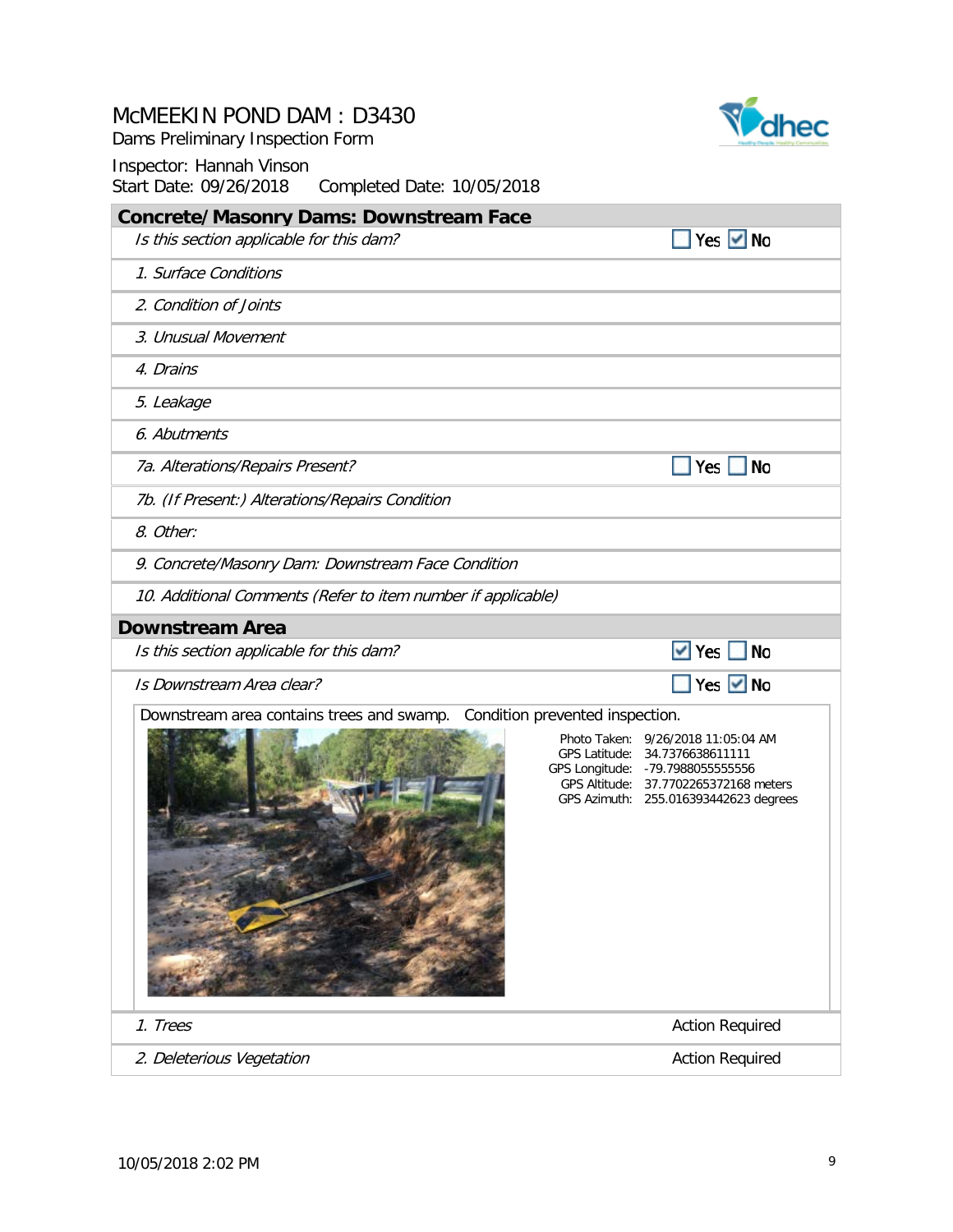Dams Preliminary Inspection Form



| <b>Downstream Area</b>                                      |                                                                            |
|-------------------------------------------------------------|----------------------------------------------------------------------------|
| 3. Wet Areas                                                | No Deficiency                                                              |
| Probable swamp area. Condition prevented full inspection.   |                                                                            |
| 4a. Seepage                                                 | $Yes \tN$<br>V NA                                                          |
| 4b. (If Present): Seepage Flow                              |                                                                            |
| 5a. Boils                                                   | Yes $\Box$<br>No<br>$\sqrt{M}$                                             |
| 5b. (If Present): Boil Flow                                 |                                                                            |
| 6a. Alterations/Repairs Present                             | Yes $\vee$ No<br><b>NA</b>                                                 |
| 6b. (If Present:) Alterations/Repairs Condition             |                                                                            |
| 7. Other:                                                   |                                                                            |
| 8. Downstream Area Condition                                | Needs Maintenance,<br><b>Condition Prevented</b><br><b>Full Inspection</b> |
| Violation Determined: 10/5/2018<br><b>DAMMAINTREP</b>       |                                                                            |
|                                                             |                                                                            |
| 9. Additional Comments (Refer to item number if applicable) |                                                                            |
| <b>Spillways: Erodible Channel</b>                          |                                                                            |
| Is this section applicable for this dam?                    | Yes $\vee$ No                                                              |
| 1. Location                                                 |                                                                            |
| 2. Grass Cover                                              |                                                                            |
| 3. Deleterious Vegetation                                   |                                                                            |
| 4. Trees                                                    |                                                                            |
| 5. Animal Activity                                          |                                                                            |
| 6. Subsidence, Sinkhole                                     |                                                                            |
| 7. Slide, Slough, Scarp                                     |                                                                            |
| 8. Erosion                                                  |                                                                            |
| 9. Debris                                                   |                                                                            |
| 10. Flowing?                                                | Yes $\sqrt{ }$<br><b>NA</b><br><b>No</b>                                   |
| 11a. Alterations/Repairs Present                            | <b>NA</b><br>Yes<br>No                                                     |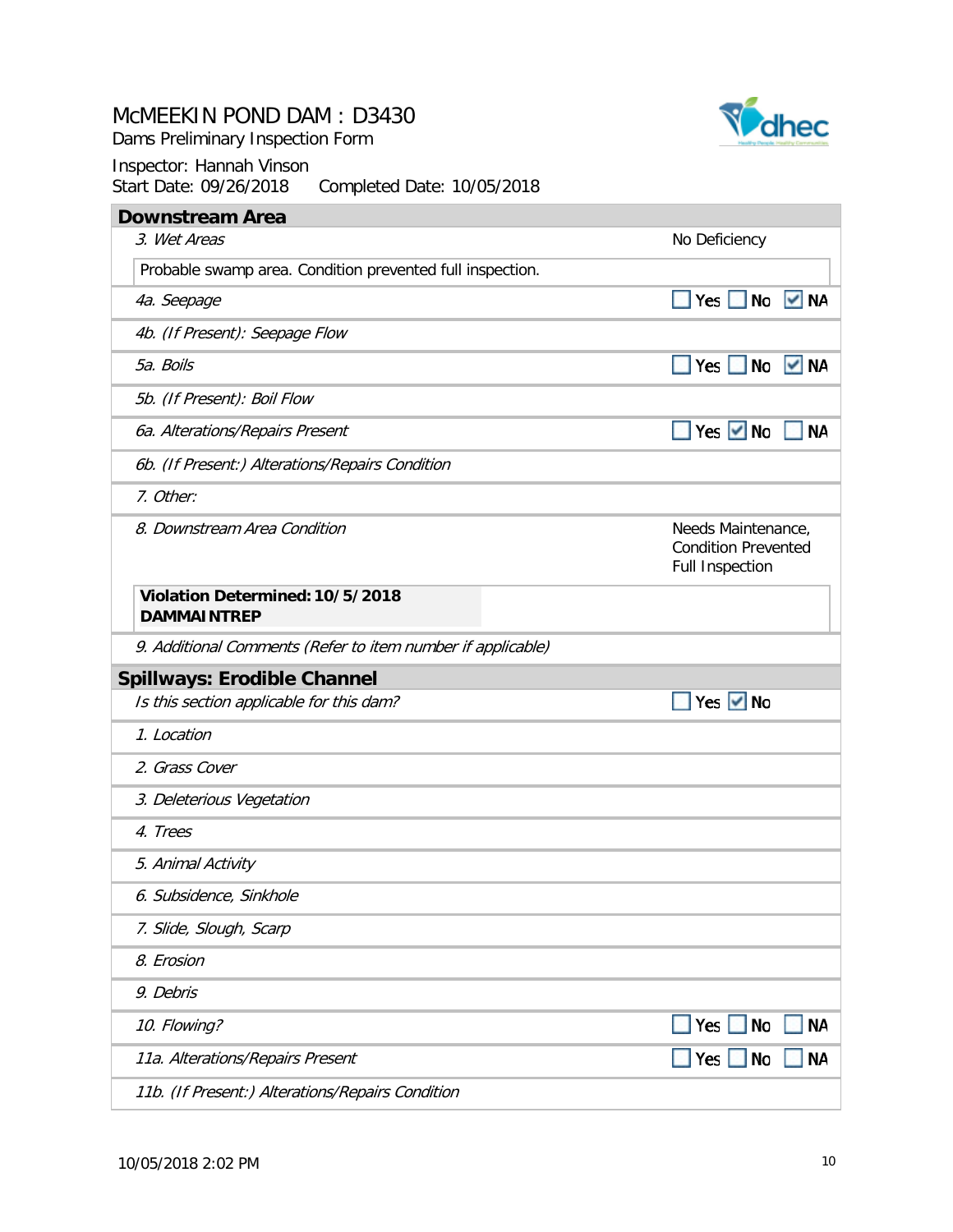Dams Preliminary Inspection Form



| <b>Spillways: Erodible Channel</b><br>12. Other:             |                                                                                                                            |
|--------------------------------------------------------------|----------------------------------------------------------------------------------------------------------------------------|
|                                                              |                                                                                                                            |
| 13. Spillway: Erodible Channel Condition                     |                                                                                                                            |
| 14. Additional Comments (Refer to item number if applicable) |                                                                                                                            |
| <b>Spillways: Non-Erodible Channel</b>                       |                                                                                                                            |
| Is this section applicable for this dam?                     | Yes $\vee$ No                                                                                                              |
| 1. Location                                                  |                                                                                                                            |
| 2. Approach Area                                             | <b>Action Required</b>                                                                                                     |
| 3. Weir/Control                                              | <b>Action Required</b>                                                                                                     |
| 4. Sidewalls                                                 | <b>Action Required</b>                                                                                                     |
| 5. Channel Floor                                             |                                                                                                                            |
| 6. Condition of Joints                                       |                                                                                                                            |
| 7. Surface Condition                                         |                                                                                                                            |
| 8. Unusual Movement                                          |                                                                                                                            |
| 9. Discharge Channel                                         | No Deficiency                                                                                                              |
| 10. Debris                                                   |                                                                                                                            |
| 11. Flowing?                                                 | $\vee$ Yes<br><b>No</b>                                                                                                    |
| 12a. Boils                                                   | Yes $\Box$<br><b>No</b>                                                                                                    |
| 12b. (If Present): Boils                                     |                                                                                                                            |
| 13a. Alterations/Repairs Present                             | No<br>Yes $\Box$                                                                                                           |
| 13b. (If Present:) Alterations/Repairs Condition             |                                                                                                                            |
| 14. Other:                                                   | <b>Action Required</b>                                                                                                     |
| 15. Spillway: Non-Erodible Channel Condition                 | <b>Needs Permitted</b><br>Repair(s), Emergency<br>Order Requested,<br><b>Condition Prevented</b><br><b>Full Inspection</b> |
| Violation Determined: 9/26/2018<br><b>DAMMAINTREP</b>        |                                                                                                                            |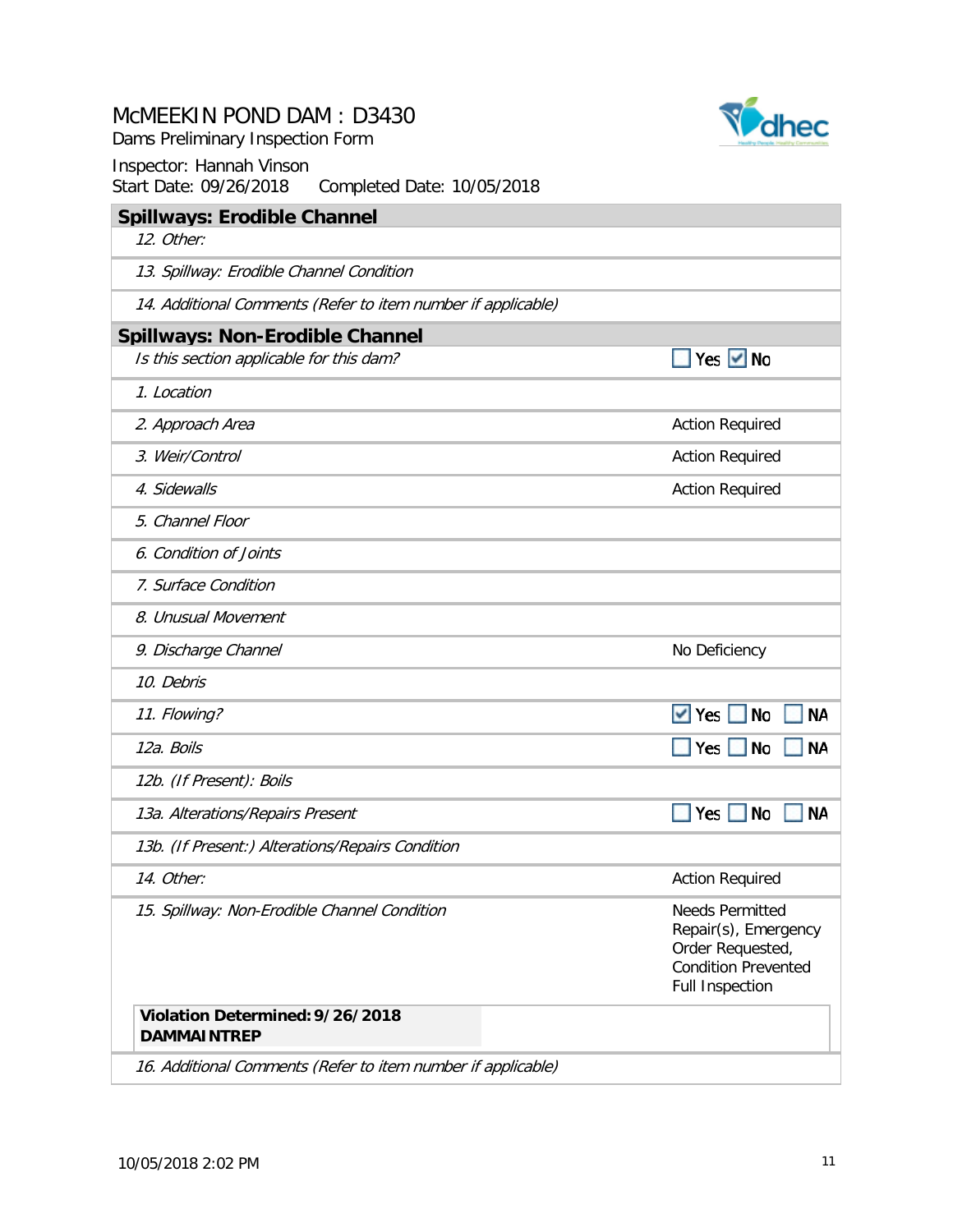# Inspector: Hannah Vinson Start Date: 09/26/2018 Completed Date: 10/05/2018 **Spillways: Inlet Structure** Is this section applicable for this dam?  $\vee$  Yes  $\Box$  No 1. Location 2a. Intake Structure **Action Required** 2b. Intake Structure Types Other (Explain In Comments) Bridge over weir type spillway. Photo Taken: 9/26/2018 11:48:45 AM GPS Latitude: 34.7375555277778 GPS Longitude: -79.7997583333333 GPS Altitude: 41.4931271477663 meters GPS Azimuth: 46.5940246045694 degrees Photo Taken: 9/26/2018 11:58:13 AM GPS Latitude: 34.7375638611111 GPS Longitude: -79.7996833055555 GPS Altitude: 45.6667748215445 meters GPS Azimuth: 13.9567251461988 degrees 3. Trashrack Not Present 4a. Low-Level Valve Present? Yes Mo NA 4b. (If Present:) Low-Level Valve Condition

5. Debris No Deficiency No Deficiency No Deficiency No Deficiency No Deficiency No Deficiency





## McMEEKIN POND DAM : D3430

Dams Preliminary Inspection Form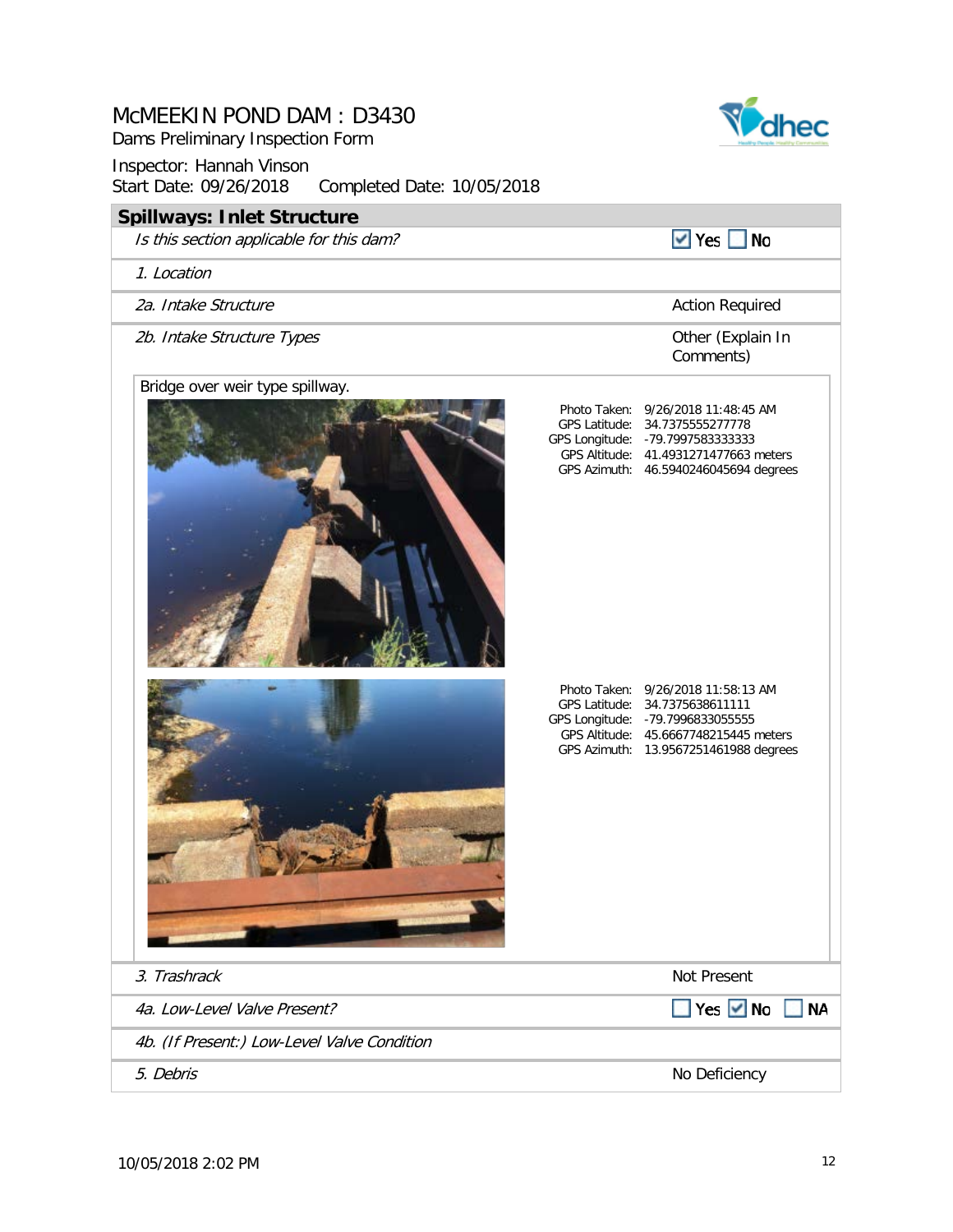Dams Preliminary Inspection Form

Inspector: Hannah Vinson<br>Start Date: 09/26/2018 Completed Date: 10/05/2018 **Spillways: Inlet Structure**

۰

| Spillways: Iniet Structure                                                                                                                                  |                                       |
|-------------------------------------------------------------------------------------------------------------------------------------------------------------|---------------------------------------|
| 6a. Repairs/Alterations Present                                                                                                                             | $\vee$ Yes<br><b>No</b><br><b>NA</b>  |
| Prior to the arrival of Hurricane Florence, owner removed a portion of the metal pieces acting as<br>water level control in order to lower the water level. |                                       |
| 6b. (If Present:) Alterations/Repairs Condition                                                                                                             |                                       |
| 7. Other:                                                                                                                                                   |                                       |
| 8. Spillway: Inlet Structure Condition                                                                                                                      | <b>Needs Permitted</b><br>Repair(s)   |
| Violation Determined: 10/5/2018<br><b>DAMMAINTREP</b>                                                                                                       |                                       |
| 9. Additional Comments (Refer to item number if applicable)                                                                                                 |                                       |
| <b>Spillways: Outlet Works</b>                                                                                                                              |                                       |
| Is this section applicable for this dam?                                                                                                                    | Yes $\vee$ No                         |
| 1. Location                                                                                                                                                 |                                       |
| 2a. Outlet Structure                                                                                                                                        | <b>Action Required</b>                |
| 2b. Outlet Structure Type                                                                                                                                   | Chute                                 |
| 3. Outlet Pipe                                                                                                                                              |                                       |
| 4. Primary Closure/Control                                                                                                                                  |                                       |
| 5. Secondary Closure/Control (If Applicable)                                                                                                                |                                       |
| 6. Unusual Movement                                                                                                                                         | <b>Action Required</b>                |
| 7a. Seepage                                                                                                                                                 | <b>No</b><br>Yes $\vert$<br><b>NA</b> |
| 7b. (If Present): Seepage                                                                                                                                   |                                       |
| 8. Stilling Basin                                                                                                                                           |                                       |
| 9. Normal Flow Quantity                                                                                                                                     |                                       |
| 10. Low-Level Flow Quantity                                                                                                                                 |                                       |
| 11a. Alterations/Repairs Present                                                                                                                            | <b>NA</b><br>$Yes \tN$                |
| 11b. (If Present:) Alterations/Repairs                                                                                                                      |                                       |
| 12. Other:                                                                                                                                                  | <b>Action Required</b>                |

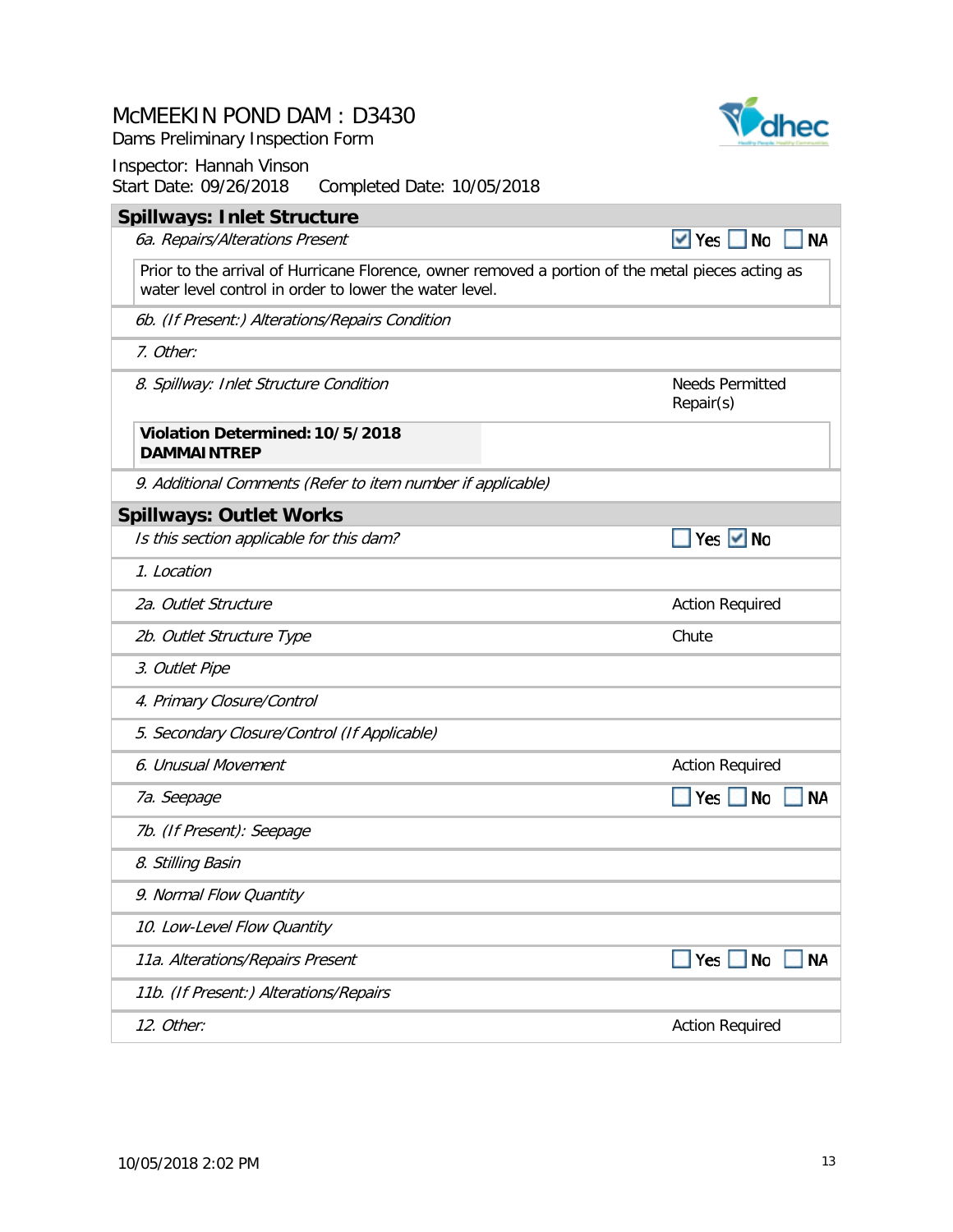Dams Preliminary Inspection Form



| $\frac{1}{2}$<br>$\frac{1}{2}$                                                       |                                                                                                                            |           |
|--------------------------------------------------------------------------------------|----------------------------------------------------------------------------------------------------------------------------|-----------|
| <b>Spillways: Outlet Works</b>                                                       |                                                                                                                            |           |
| 13. Outlet Works Condition<br>Violation Determined: 9/26/2018                        | <b>Needs Permitted</b><br>Repair(s), Emergency<br>Order Requested,<br><b>Condition Prevented</b><br><b>Full Inspection</b> |           |
| <b>DAMMAINTREP</b>                                                                   |                                                                                                                            |           |
| 14. Additional Comments (Refer to item number if applicable)                         |                                                                                                                            |           |
| <b>Emergency Action Plan</b>                                                         |                                                                                                                            |           |
| Is this section applicable for this dam?                                             | $Yes$ $V$ No                                                                                                               |           |
| 1. Date of last update of emergency plan:                                            |                                                                                                                            |           |
| 2a. EAP provided by owner?                                                           | No<br>Yes                                                                                                                  | <b>NA</b> |
| 2b. (If EAP was not provided, was a copy of the EAP form left with the<br>owner?)    | Yes<br><b>No</b>                                                                                                           | <b>NA</b> |
| 3. Does EAP contain emergency alert plan?                                            | Yes $ $<br><b>No</b>                                                                                                       | <b>NA</b> |
| 4. Does EAP contain specific actions to take if the dam has failed or is<br>failing? | Yes<br><b>No</b>                                                                                                           | ΝA        |
| 5. Additional Comments (Refer to item number if applicable)                          |                                                                                                                            |           |
| <b>Downstream Hazard Check</b>                                                       |                                                                                                                            |           |
| 1. Satellite Imagery                                                                 | <b>No</b><br>$\vee$ Yes                                                                                                    | ΝA        |
|                                                                                      | Photo Taken: 10/5/2018 4:48:00 PM                                                                                          |           |
| 2. Inundation Map                                                                    | Yes $\vee$ No                                                                                                              | <b>NA</b> |
| 3. Structures/Developments                                                           | Yes V No                                                                                                                   | <b>NA</b> |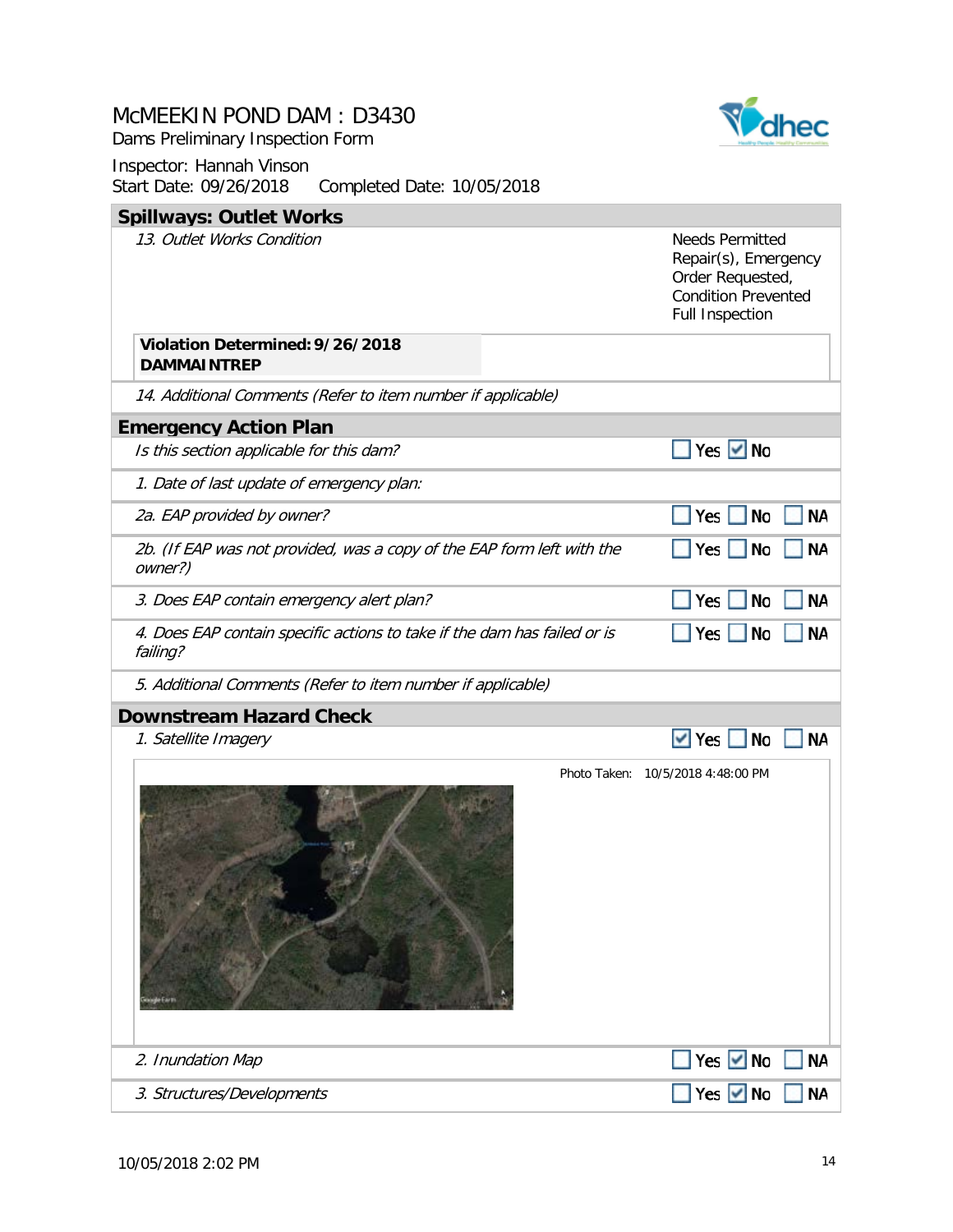Dams Preliminary Inspection Form



| $\vee$ Yes<br>4. Roads/Railways<br>Only hazard appears to be road across dam.<br>5. Utilities<br>6. Consider For Reclass?<br>Under current regulations, dam may be considered for exemption.<br>7. Additional Comments (Refer to item number if applicable)<br><b>Inspection Summary</b><br>1. Overall Condition (*Per National Inventory of Dams Definition)                                                                                                                                                                                                                                                                                                                                                                                                                                                                                                                                                                                                                                                                                                                                                                                                                                                                                                                            |                      |           |
|------------------------------------------------------------------------------------------------------------------------------------------------------------------------------------------------------------------------------------------------------------------------------------------------------------------------------------------------------------------------------------------------------------------------------------------------------------------------------------------------------------------------------------------------------------------------------------------------------------------------------------------------------------------------------------------------------------------------------------------------------------------------------------------------------------------------------------------------------------------------------------------------------------------------------------------------------------------------------------------------------------------------------------------------------------------------------------------------------------------------------------------------------------------------------------------------------------------------------------------------------------------------------------------|----------------------|-----------|
|                                                                                                                                                                                                                                                                                                                                                                                                                                                                                                                                                                                                                                                                                                                                                                                                                                                                                                                                                                                                                                                                                                                                                                                                                                                                                          | <b>No</b>            | ΝA        |
|                                                                                                                                                                                                                                                                                                                                                                                                                                                                                                                                                                                                                                                                                                                                                                                                                                                                                                                                                                                                                                                                                                                                                                                                                                                                                          |                      |           |
|                                                                                                                                                                                                                                                                                                                                                                                                                                                                                                                                                                                                                                                                                                                                                                                                                                                                                                                                                                                                                                                                                                                                                                                                                                                                                          | Yes $\vee$ No        | <b>NA</b> |
|                                                                                                                                                                                                                                                                                                                                                                                                                                                                                                                                                                                                                                                                                                                                                                                                                                                                                                                                                                                                                                                                                                                                                                                                                                                                                          | $\vee$ Yes $\Box$ No | <b>NA</b> |
|                                                                                                                                                                                                                                                                                                                                                                                                                                                                                                                                                                                                                                                                                                                                                                                                                                                                                                                                                                                                                                                                                                                                                                                                                                                                                          |                      |           |
|                                                                                                                                                                                                                                                                                                                                                                                                                                                                                                                                                                                                                                                                                                                                                                                                                                                                                                                                                                                                                                                                                                                                                                                                                                                                                          |                      |           |
|                                                                                                                                                                                                                                                                                                                                                                                                                                                                                                                                                                                                                                                                                                                                                                                                                                                                                                                                                                                                                                                                                                                                                                                                                                                                                          |                      |           |
|                                                                                                                                                                                                                                                                                                                                                                                                                                                                                                                                                                                                                                                                                                                                                                                                                                                                                                                                                                                                                                                                                                                                                                                                                                                                                          | Not Rated            |           |
| (SATISFACTORY) No existing or potential dam safety deficiencies are<br>recognized.<br>Acceptable performance is expected under all loading conditions in<br>accordance with<br>state engineer's rules and regulations for dams or tolerable risk guidelines.<br>(FAIR) No existing dam safety deficiencies are recognized for normal<br>loading<br>conditions. Rare or extreme hydrologic and/or seismic events may result in<br>a dam<br>safety deficiency. Risk may be in the range to take further action.<br>(POOR) A dam safety deficiency is recognized for loading conditions, which<br>may<br>realistically occur. Remedial action is necessary. A POOR condition is used<br>when<br>uncertainties exist as to critical analysis parameters, which identify a<br>potential dam<br>safety deficiency. Further investigations and studies are necessary.<br>(UNSATISFACTORY) A dam safety deficiency is recognized that requires<br>immediate<br>or emergency remedial action for problem resolution.<br>(NOT RATED) This should only be used if it is not possible to assess to<br>dam's<br>condition due to site constraints on visibility on the day of inspection. If<br>vegetation is a<br>problem the owner should be ordered perform maintenance to remove it<br>before the |                      |           |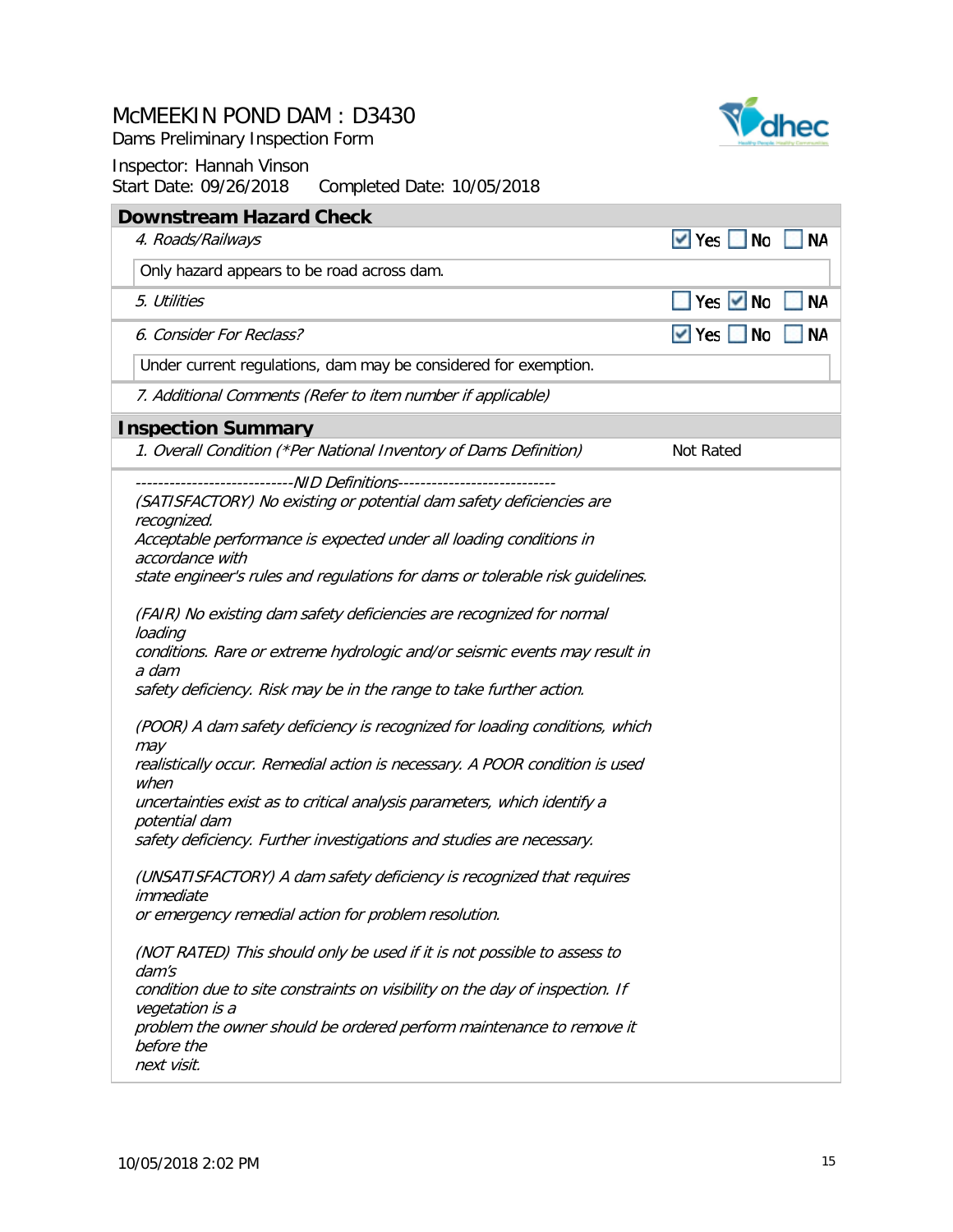Dams Preliminary Inspection Form

Inspector: Hannah Vinson Start Date: 09/26/2018 Completed Date: 10/05/2018

#### **Inspection Summary**

3. Final Comments Dam is breached to left of spillway.

Preliminary Dam Inspection Disclaimer:

The information contained in the preliminary inspection report is intended as an aid to identify those dams that require maintenance and/or repair actions to reduce their danger to human life or property only. It is not intended as professional engineering or consulting advice for conditions or situations present at individual dams. It is not a substitute for a detailed inspection, nor does it replace the need for services provided by registered professional engineers. If your dam is experiencing an unusual situation consult with engineering professionals to find an appropriate remedy. Preliminary inspections conducted by South Carolina Department of Health and Environmental Control (the Department) are provided "AS IS" and "as available", without warranties of any kind, either express or implied. Preliminary inspections consist only of a visual but technical examination of the dam and its appurtenant works. All findings are based solely on visual observations of the inspector at the time of the inspection. Common law holds that the storage of water is a hazardous activity and the Department does not assume any responsibility or risk for your actions or inactions. Dam owners are responsible for the safe operations and maintenance of their impoundment structures.